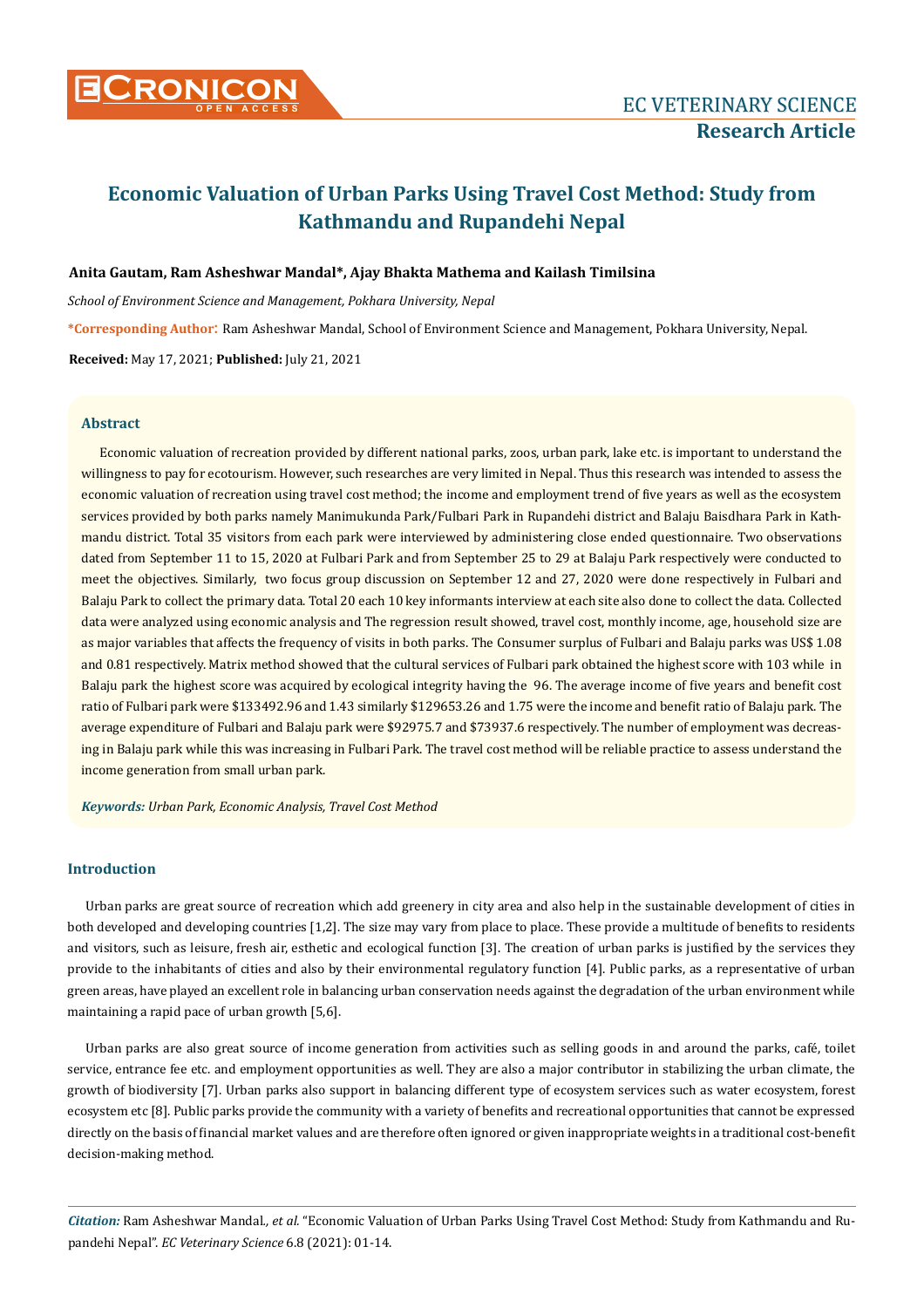Travel cost method is simple way to estimate the nonmarket economic values of recreation resources. Travel cost method (TCM) has been developed by [9,10] in order to estimate social benefits from recreation in natural sites. Travel Cost is used to estimate recreation demand for a particular site where market prices are not available. The method is based on the assumption that the recreational benefits in a specific site can be derived from the demand function, estimated observing users' behavior, in relation to the costs sustained by them per number of visits. Travel cost models (TCs) estimate the number of visits required by each user as a function of travel costs and other explanatory costs include all direct and out-of-pocket expenses and indirect elements such as the value of travel time and the utilities of travel [11]. The travel cost is defined as the economic value as a measure of the maximum amount an individual wishes to forgo in other goods and services to obtain some good [12]. The willingness to pay is a measure of economic sacrifice that the person is willing and able to forgo in income or other goods or services in order to obtain more of another good or service. In Werribben national park annual income from tourism is € 25 million with € 2 million of costs of the park [13].

# **Materials and Methods**

#### **Description of study area**

**Manimukunda park/fulbari**: This Park used to be the garden for king Manimukundasen earlier. The latitude, Longitude, Temperature, Elevation of Manimukunda park are 27° 42' 22.64'' N, 83° 27' 22.33'' E (Figure 1), in summer is 23 to 45°C and winter temperature varies from 9 to 23°C and 100 to 1229 m from sea level respectively. The park is consisting of small zoo which is occupied by small animals such as leopard, deer, and nilgai. The vegetation species found around the project area are Sal (*Shorea robusta*), Asana (*Terminalia tomentosa*.), Harro (*Terminalia chebula*), Barro (*Terminalia bellirica*), Jamun (*Syzygium cumini*), Karma (*Adina cordifolia*), Satisal (*Dalbergia latifolia*), Simal (*Bombax ceiba*), Neem (*Azadirachta indica*), Kusum (*Schleichera oleosa*), Teak (*Tectona grandis*), Ipilipil (*Leucaena leucocephala*), Peepal (*Ficus religiosa*) and Chilaune (*Schima wallichii*).The common mammalian species found upper side of the park area are Wild Boar (*Sus scrofa*), Langur (*Semnopithecus schistaceus*), Squirrel, Barking Deer (*Muntiacus muntjak*) and Mongoose (*Herpestes edwardsi*). Similarly, the bird species found around the area are Dove (*Streptopelia orientalis*), Common Myna (*Acridotheres tristis*), Quail (*Coturnix coturnix*), Eagle (*Aquila nipalensis*), Sparrow (*Passer domesticus*), Cattle egret *(Bubulcus ibis*), Kite Environmental Impact Assessment (EIA) of Butwal Mandap Proponent: Department of Urban Development and Building Construction Consultant: Lumbini Environmental Services Pvt. Ltd. 55 (*Milvus migrans*), Common Koel (*Eudynamys scolopaceus*), Common Magpie (*Pica pica*) and Common Hoopoe (*Upupa epops*). None of these species falls Children park is also available. The sources of income are entry fees, picnic fee, film shooting fee etc [14].



*Figure 1: Map showing Balaju Park and FulbariPark (Manimukunda Park).*

*Citation:* Ram Asheshwar Mandal*., et al.* "Economic Valuation of Urban Parks Using Travel Cost Method: Study from Kathmandu and Rupandehi Nepal". *EC Veterinary Science* 6.8 (2021): 01-14.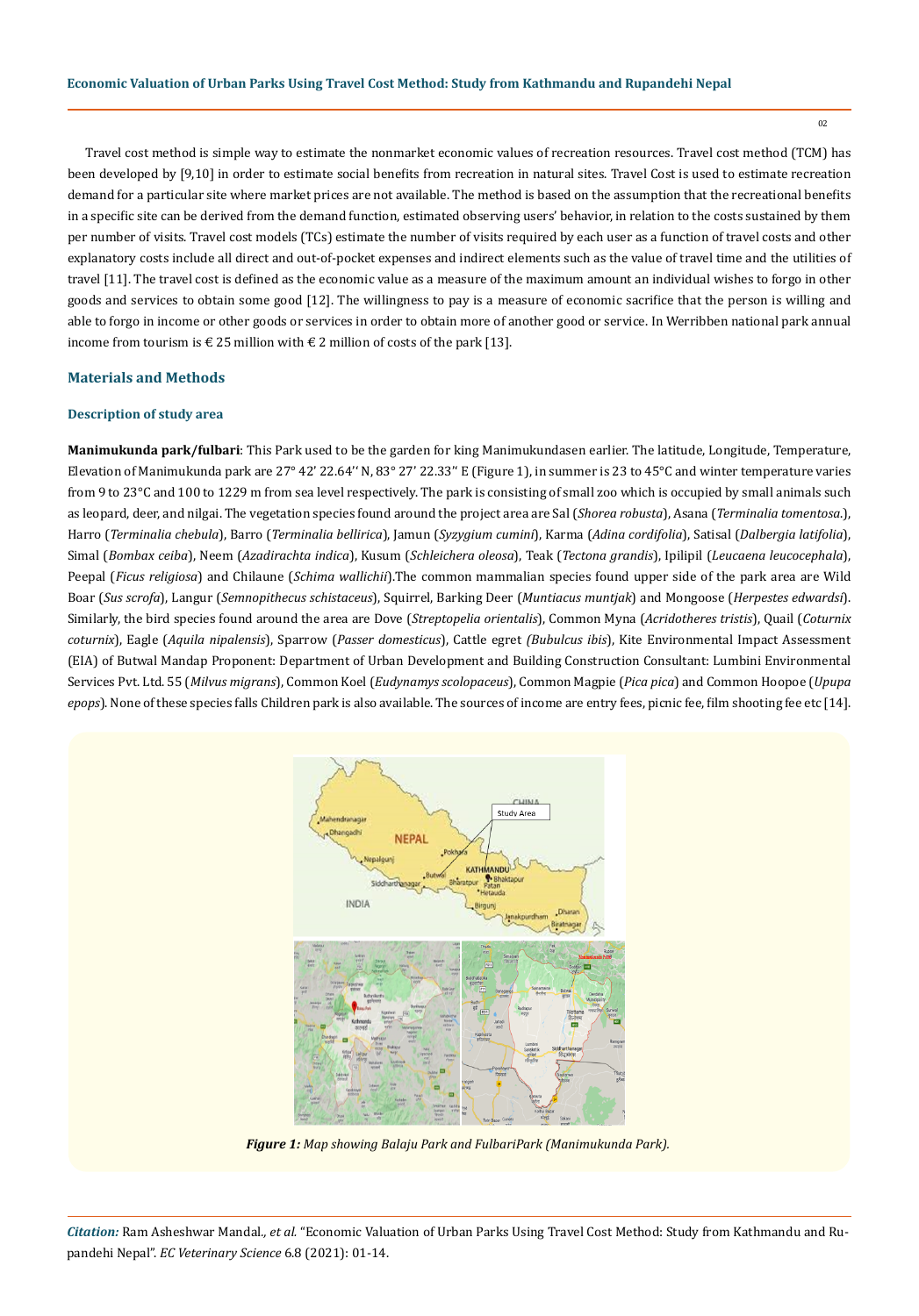**Balaju Baisdhara park:** The latitude, Longitude, Temperature, Elevation of Balaju Baisdhara Park are 27° 44' 7.08'' N, 85° 18' 05'' E, in summer is 23 to 35 °C and winter temperature varies from 19 to 35 °C and 2° to 12 °C respectively. Different vegetation found here are Rhododendron, Katus (*Castanopsis indica*), Pine (*Pinus species*) etc. It lies in the center of Kathmandu city which is also one of the best places for recreation and tourism (Figure 1). Children playing park, picnic spot and to enjoy the natural environment this park is very important. 5 km north-west of Kathmandu is the Balaju Gardens, a quiet park ideal for relaxation. The park has a line of twenty-two stone water spouts built in the 18<sup>th</sup> Century, each of which has an ornately carved crocodile head. During an annual festival, people come here to bathe. The garden has a swimming pool open to the public and the ponds beside the flower gardens are teeming with fishes. A replica of the stone image of Budanilkantha was built here specifically for the royal family as they were barred from visiting the real one. The sources of income are entry fees, picnic fee, film shooting fee etc. There are major facilities established such as picnic sheds, toilets, community inn (Pati), swimming pool, ponds etc. in the study areas due to urban communities demand for recreation purposes. The beneficiaries are mainly the local communities along with urban tourist, religious groups, students, researchers. The beneficiaries derived benefits such as collection of forest products, participation in picnics, bird watching, nature walks, worship in the temple, conduct marriages, study tours, research from the study areas [15].

**Data collection:** Both Primary data as well as secondary data were collected during the research. The main aim of this research was to identify the economic value of recreation in two public parks by using travel cost method in the study area and to compare the employment and income generated by two parks. This requires the total economic value of environmental goods and services of the Parks (the sum of use values and Nonuse values of the Parks) and identification of producers, and consumers of the goods and services. Therefore a significant volume of information on use and nonuse values were required [16] which were collected from both primary and secondary information sources. The values of goods and services to producers or consumers who use or enjoy such environmental resources as water, land, tress, landscape, and air are terms as use values. Whereas, non-use values are the values people place on a good and services that they do not personally use but place value on preserving them for future generations (for an example a forest or landscape). Use of Travel Cost Method (TCM) was also done to value the non-market goods and non-market values are measured through directly questioning individuals on their willingness-to-pay for a good or service [17,18].

**Data analysis:** Descriptive analysis of different cases of environmental services particularly those services that cannot be quantified or monetized such as biodiversity conservation and soil and watershed management practices were also be carried out for better understanding of the problems, and their remedies. Simple statistical tools like average mean, bar diagram, pie chart, ANOVA, net present value (NPV), Benefits cost Ratio (BCR) etc. were used to analyze the data [19,20].

In this study individual visitors were chosen as respondents for interviews. "Visitors" were defined as those Nepalese individuals who travelled to Parks for the purpose of recreation. A closed ended questionnaire schedule to be filled in by enumerators was surveyed for 5 days in each park during September 2019. Only 35 Nepali respondents were sampled by visiting the above site during five days, 5 on other days and 15 on holidays.

In order to model the travel cost function, it has been followed the [21] and assume that the individual's utility depends on the number of visits to the Parks, the quality of the parks, and the quantity of the numeric's. The individual solves the following utility maximizing problem:

Max: U (X, r, q) . . . . . . . . . . . . . . . . . . . . . . . . . . . . . . . . . . . . . . (1)

Subject to the twin constraints of monetary budget: M = X + c.r. . . . . . . . . . . . . . . . . . . . . . .(2)

Where  $X =$  the quantity of numeric's whose price is one,

r = number of visits to the Parks,

*Citation:* Ram Asheshwar Mandal*., et al.* "Economic Valuation of Urban Parks Using Travel Cost Method: Study from Kathmandu and Rupandehi Nepal". *EC Veterinary Science* 6.8 (2021): 01-14.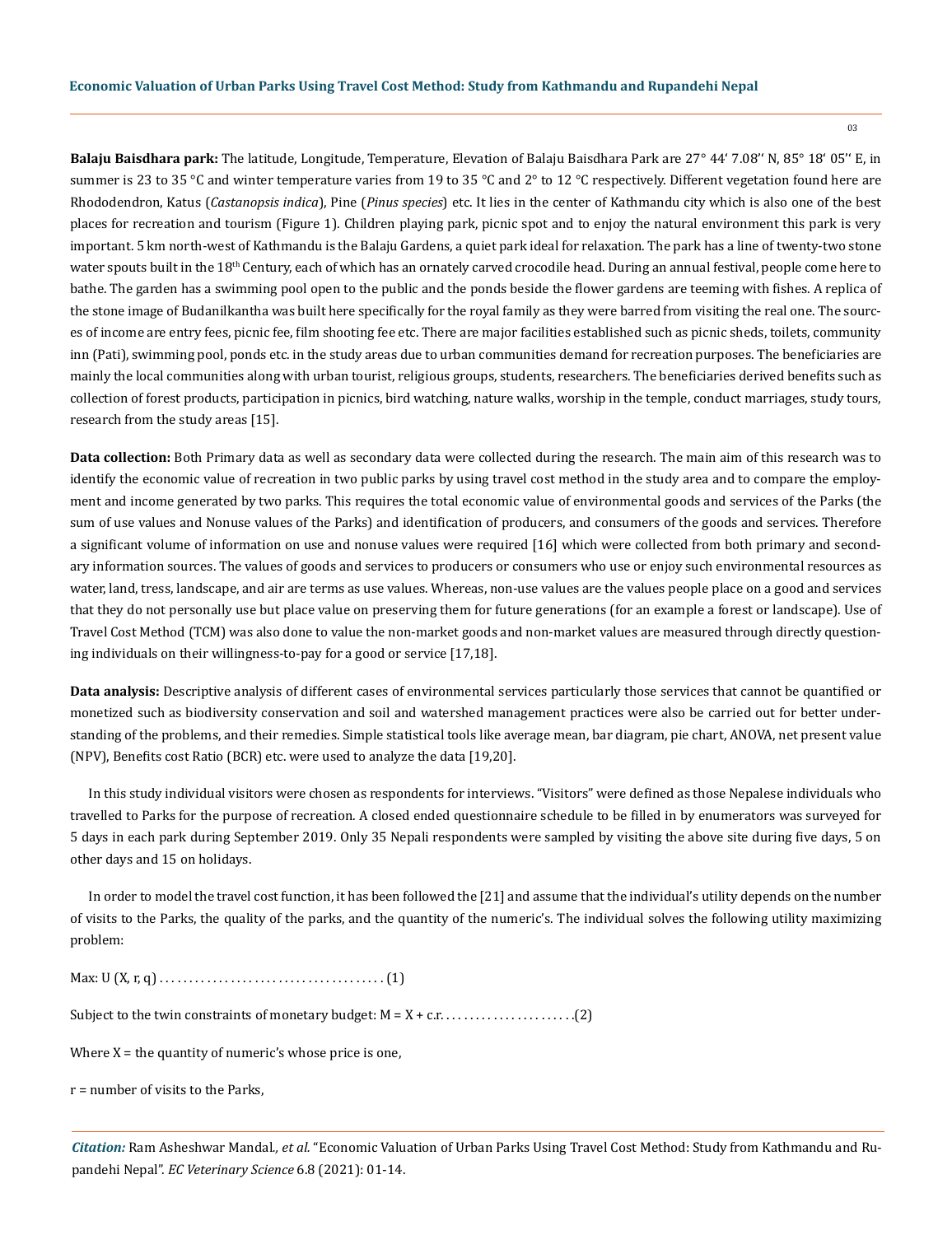q = environmental quality at the site,

 $M =$  exogenous income,  $c =$  monetary cost of a trip,

It is assumed that r and q are (weak) complements and opportunity cost is controlled for this study. Maximizing equation (1) subject to the constraint of equation (2) yield the individual's demand functions for visits:

r = r (Pr, M, q). ................................... (3)

Various independent variables were used to explain variation in the dependent variable r. Both economic theory and the considerable experience of recreation managers have shown that demographic and other independent variables influence recreation visitation.

Demographic variables such as age, sex, education, income, and family size affect recreational. Intuitively it is assumed as age increases, participation decreases. It was expected that men would be more likely to participate than women. People with higher education were expected to appreciate outdoor nature-based activities more than people with less formal education. Household income is positively associated to the rate of visits.

The model is specified as follows: ri =  $60 + 61$  TC +  $62$  MI +  $63$  AG +  $64$  VHLE +  $65$  HS + ei. ...... (4)

Where ri stands for the number of visits by the i<sup>th</sup> individual to Parks per period of time, TC is the travel cost that refers round trip total cost from an individual's residence to and from the site. MI is the monthly income, AG the age of visitor, VHLE visitor's highest level of education; HS refers size of the household.

B/C = Benefit/Total management cost

Benefit = Total returns - Total management cost;

Loss = Total management cost - Total returns [22].

#### **Recreational value (Consumer surplus)**

To estimate the recreational value, the consumer surplus theory is often used as an assessment method for measuring the maximum net benefit of visitors using recreational areas represented as the difference between the price that consumer are willing to pay and the price that they actually pay**.** Value= total no of people × willingness to pay [23].

## **Result and Discussion**

The following table 1 shows the demographic characters of the respondents.

| <b>Variables</b>        | <b>Categories</b>   | $N = 35$ |                    |
|-------------------------|---------------------|----------|--------------------|
|                         | <b>Fulbari Park</b> |          | <b>Balaju Park</b> |
| Average Age of visitors | (Years)             | 27.34    | 29.74              |
| Average household size  |                     | 3.85     | 4.37               |
| Gender                  | Male                | 60%      | 54%                |
|                         | Female              | 40%      | 46%                |
| Monthly income (NRs)    | $0 - 10000$         | 9%       | 6%                 |
|                         | 10000 - 20000       | 20%      | 9%                 |
|                         | 20000 - 30000       | 29%      | 20%                |
|                         | 30000 - 40000       | 33%      | 37%                |
|                         | 40000 - 50000       | 9%       | 28%                |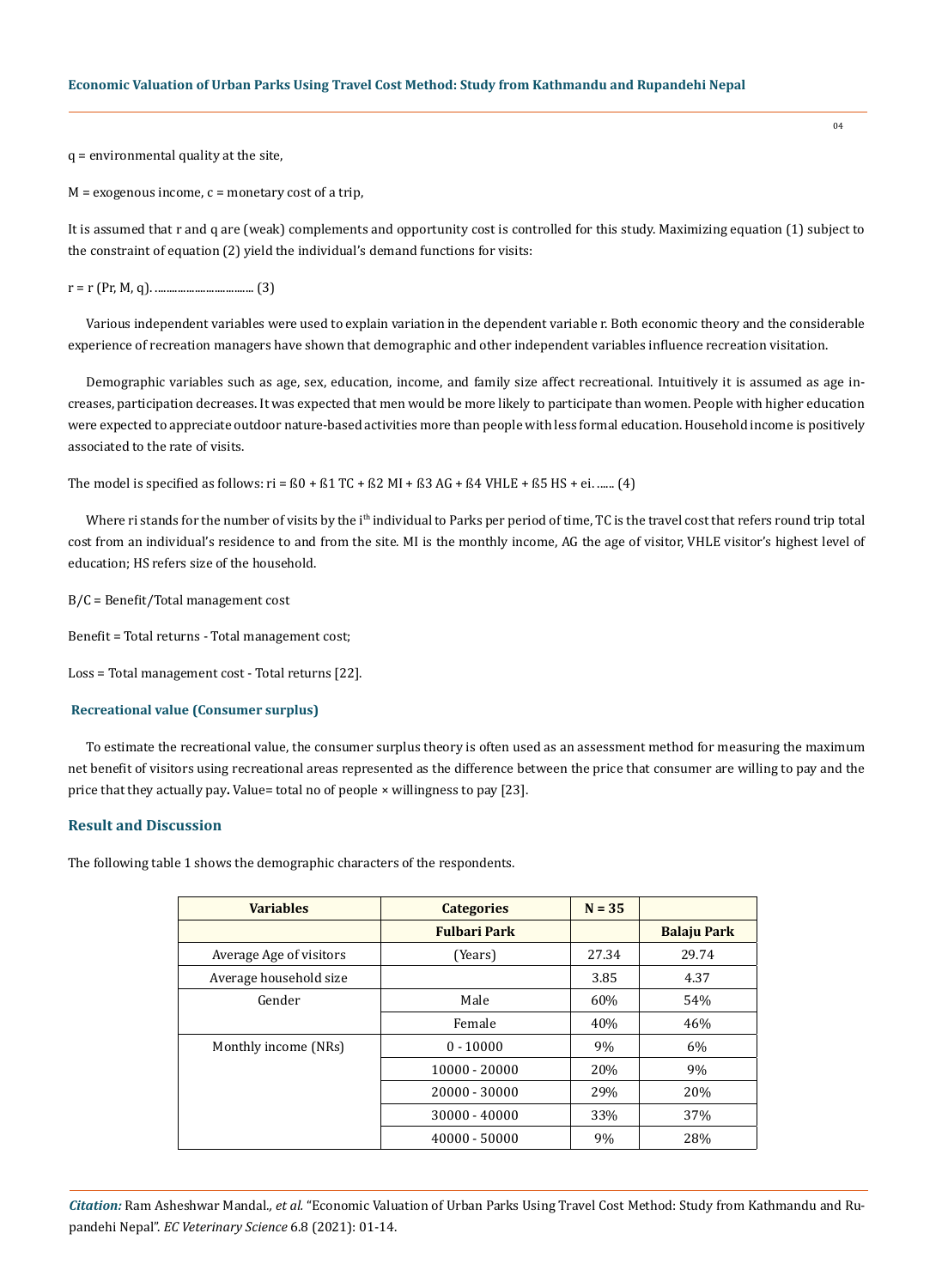| Education               | Illiterate                | 3%  | 6%  |
|-------------------------|---------------------------|-----|-----|
|                         | Primary level             | 3%  | 3%  |
|                         | Secondary level + 2 level | 20% | 23% |
|                         | University level          | 74% | 68% |
| Means of Transportation | Public Vehicles           | 23% | 25% |
|                         | Private Vehicles          | 69% | 69% |
|                         | No vehicles               | 8%  | 6%  |

|  |  | Table 1: Descriptive analysis of sample respondent of Manimukunda Park (Fulbari Park). |  |
|--|--|----------------------------------------------------------------------------------------|--|
|--|--|----------------------------------------------------------------------------------------|--|

The average age and household size was 27.34 and 3.85 respectively in Fulbari Park and in case of Balaju Park the average age and household size was 29.74 and 4.37. Most of the sampled respondents in both Parks were highly educated with good income. Most of the respondents were male in both parks. 69% of respondent use private vehicles to reach both Parks.

#### **Effect of different variables on the frequency of visit to urban park**

**Correlation between the variables and visitors at Fulbari Park:** The frequency of visitor depends up on different variables. Statistically, the t-test showed that cost of travel, monthly income and household size have significant relation with the number visitors at 95% level of confidence. The negative sign of coefficient of cost of travel implies that the decrease in the price paid by visitors to reach the Park, the higher would be their frequency of visits. A unit increase in the cost of travel to the park (price) would decrease the visitation rate (demand) by 0.11 times. Monthly income was positively related to rate of visitation to Park. If the income of consumer were raised by one unit then the rate of visit to the Park would increase around by 2.4 times. The coefficient of education was also positive which indicates that increase in education level by 1 unit means the frequency to visit the park will increase by 0.103 times. Age and visitation rate to park were negatively related. An increase in the age of the visitors by 1 year would decrease the rate of visitation to the park by 0.55 times. Similarly household size and visitation rate to the park were negatively related. An increase in the household size of the visitor by 1 person would decrease the rate of visitation to park by 0.295 times. The adjusted  $R^2$ was 0.87 it means 87% of variations in visitation rate, were explained by the explanatory variables, taking into account the degrees of freedom. The remaining 13% is explained by other variables captured by the error term.

#### **Recreation value applying consumer surplus of Fulbari park and Balaju park**

The table 2 indicates that 80 percent of the respondents were willing to pay for the improved condition of the Fulbari Park. From the improved amenities of the Park, more than 30% of the respondents were willing to pay US\$ 0.13 and 0.17 as entry fee whereas 10% and 7% of them were willing to pay US\$ 0.26 and o.43. The consumer surplus (CS) was US \$ 1.08 /person for a trip to Park among Nepali visitors.

The table 2 indicates that 90 percent of the respondents were willing to pay for the improved condition of Balaju Park. From the improved amenities of the Park, 40% of the respondents were willing to pay US \$ 0.08, 20% 0f respondent were willing to pay US \$ 0.13, 18% of the respondent were willing to pay US \$ 0.17 and 12% of the respondent were willing to pay US \$ 0.21 as entry fee. The consumer surplus (CS) was US \$. 0.81 people per visit to park.

*Citation:* Ram Asheshwar Mandal*., et al.* "Economic Valuation of Urban Parks Using Travel Cost Method: Study from Kathmandu and Rupandehi Nepal". *EC Veterinary Science* 6.8 (2021): 01-14.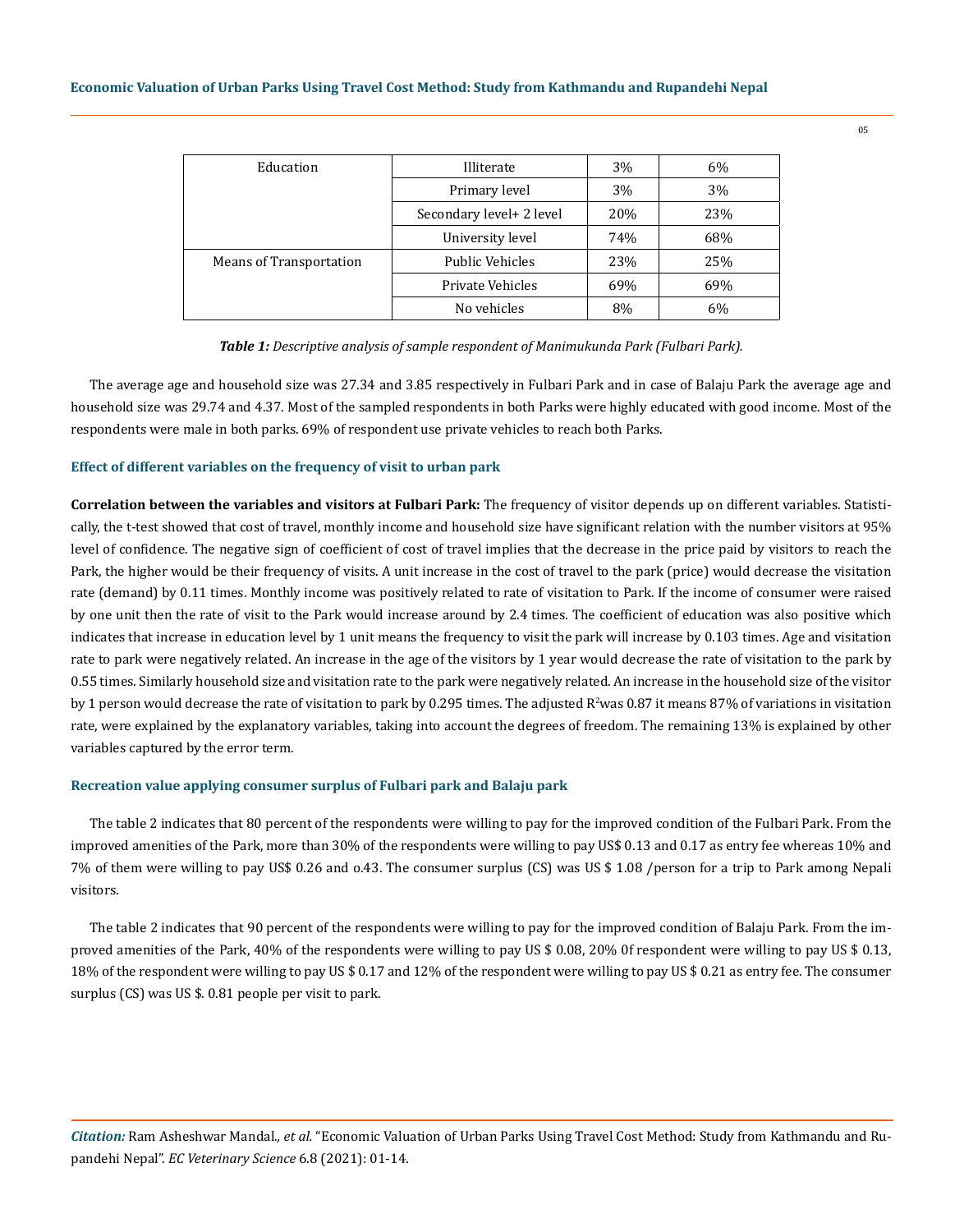|                           | <b>Recreational Value of Fulbari Park</b> |              | <b>Recreational Value of Balaju Park</b> |          |              |  |  |  |
|---------------------------|-------------------------------------------|--------------|------------------------------------------|----------|--------------|--|--|--|
| <b>Willingness to Pay</b> | $N = 35$                                  | <b>Value</b> | <b>Willingness to Pay (in</b>            | $N = 35$ | <b>Value</b> |  |  |  |
| (in US \$)                |                                           |              | US <sub>5</sub>                          |          |              |  |  |  |
| 0                         | 20%                                       | $\Omega$     | $\mathbf{0}$                             | 10%      | 0            |  |  |  |
| 0.13                      | 33%                                       | 1.57         | 0.08                                     | 40%      | 1.22         |  |  |  |
| 0.17                      | 30%                                       | 1.75         | 0.13                                     | 20%      | 0.92         |  |  |  |
| 0.30                      | 10%                                       | 1.22         | 0.17                                     | 18%      | 1.05         |  |  |  |
| 0.43                      | 7%                                        | 0.87         | 0.21                                     | 12%      | 0.87         |  |  |  |
| Total                     | 100%                                      | 5.41         | Total (Average) US \$                    | 100%     | 4.06         |  |  |  |
|                           | Consumer surplus (Average) US \$          |              | $CS=0.81/person$ per visit               |          |              |  |  |  |
|                           | 1.08/person per visit                     |              |                                          |          |              |  |  |  |

*Table 2: Recreational Value of Fulbari Park and Balaju Park (Consumer Surplus).*

## *Field survey, 2019.*

**Regression equation of different variables (Fulbari Park):** The t-test showed that cost of travel, monthly income and household size have significant relation with the number visitors at 95% level of confidence. The adjusted  $R^2$  was 0.87 it means 87% of variations in visitation rate, were explained by the explanatory variables, taking into account the degrees of freedom. The remaining 13% is explained by other variables captured by the error term (Table 3).

**Regression equation of different variables (Balaju Park):** Travel cost, Monthly income, Household size and Education were statically significant. The adjusted  $R^2$  0.85 shows that, about 85% of variations in visitation rate were explained by the explanatory variables, taking into account the degrees of freedom. The remaining 15% is explained by other variables captured by the error term (Table 3).

| <b>Variables</b>        | <b>Standard</b><br><b>coefficient</b> | t-statistic                              | <b>Significance</b><br>(P- value)       | <b>Standard</b><br>coefficient | t-statistic | <b>Sig</b> |
|-------------------------|---------------------------------------|------------------------------------------|-----------------------------------------|--------------------------------|-------------|------------|
|                         |                                       | <b>Regression Equation: Fulbari Park</b> | <b>Regression Equation: Balaju Park</b> |                                |             |            |
| Constant                | 6.364                                 | 5.591                                    | 4.92                                    | 4.30                           | 8.82        | 1.03       |
| Travel cost             | $-0.11$                               | $-5.21$                                  | 0.042                                   | $-0.82$                        | $-5.67$     | 0.028      |
| Monthly Income          | 2.4                                   | 2.853                                    | 0.0078                                  | 1.27                           | 1.86        | .0.007     |
| Age                     | $-0.55$                               | $-1.52$                                  | 0.129                                   | $-0.052$                       | $-0.316$    | .0.74      |
| Household size          | $-0.295$                              | $-3.77$                                  | 0.0072                                  | $-0.29$                        | $-4.12$     | 0.00028    |
| Education               | 0.103                                 | 0.342                                    | 0.73                                    | 0.028                          | 2.04        | 0.04       |
| Adjusted $\mathbb{R}^2$ | 0.874                                 |                                          |                                         | 0.852                          |             |            |

*Table 3: Regression equation showing frequency of visitors demand and different variables.*

*Note: Confidence level 95%.*

## **Ecosystem services in Fulbari park and Balaju park**

A matrix was created to evaluate the urban park Landscape capabilities to provide ecosystem services and scale ranges from 0 to 5 where  $0 =$  no relevant capacity,  $1 =$  low relevant capacity,  $2 =$  relevant capacity,  $3 =$  medium relevant capacity,  $4 =$  high relevant capacity and 5 = very high relevant capacity. The evaluation was done with the help of Park experts and head of the office who knows well about ecosystem and the parks landscape in both parks.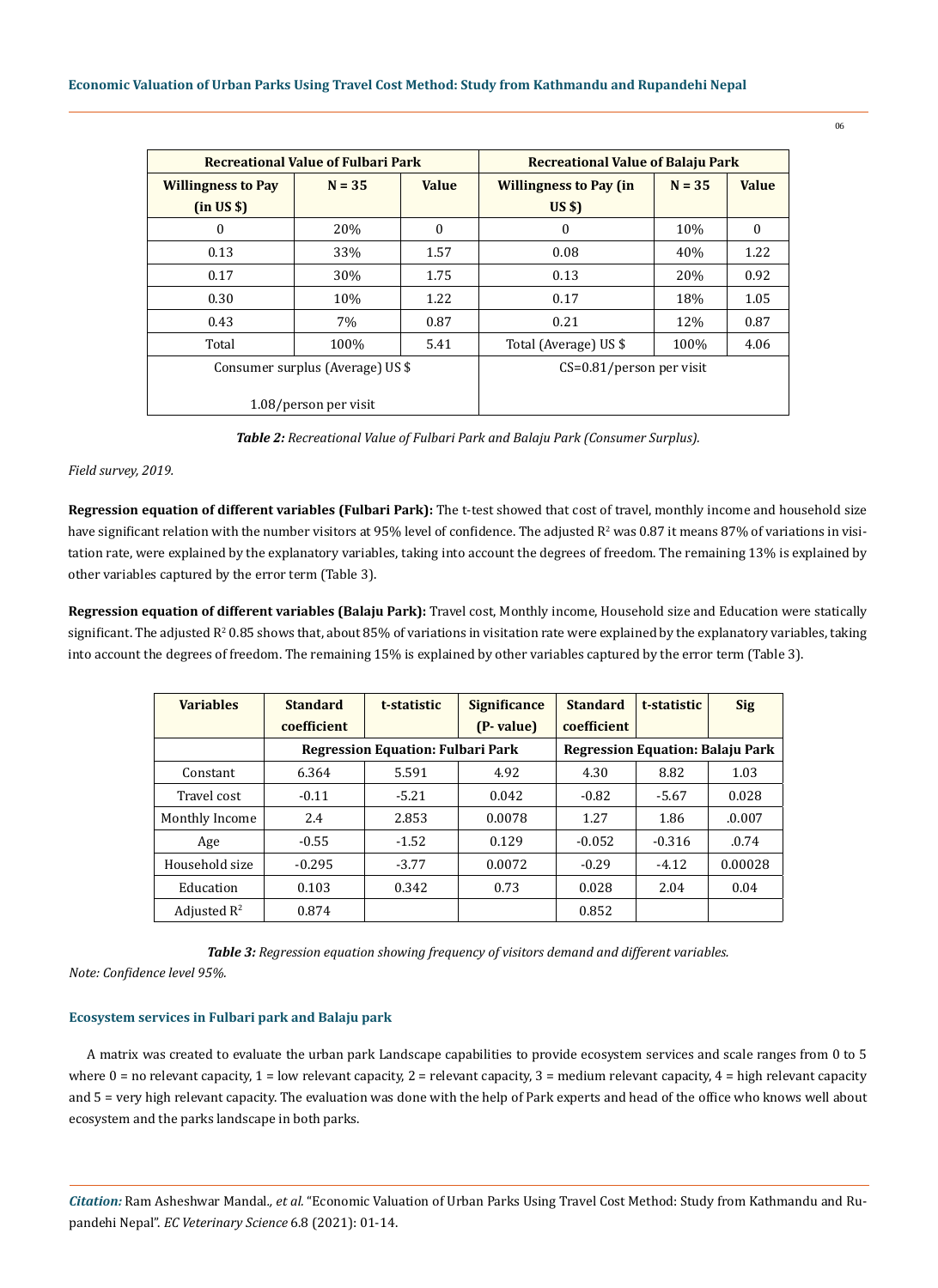Table 4 and 5 describes about the Landscape of Urban Parks that have different capacity to provide different ecosystem services. On y axis there were different landscape of both Urban Parks and on X axis there were different ecosystem services provided or supported by both parks. Different scoring was given according to the park capacities. The highest score was gained by biodiversity in both Parks in ecological integrity sector that was 32 in Fulbari Park and 27 in Balaju Park. In Provisioning services the highest score was gained by energy which was 15 in Fulbari Park and Food which was 13 in Balaju Park. Similarly in regulating service the highest score was gained by water purification which was 82 in Fulbari Park and Ground water recharge in Balaju Park which was 69. At last in cultural services the highest score was gained by Recreation in both parks which score were 37 in Fulbari Park and 31 in Balaju Park.From all this we can conclude that Urban Parks are major source of Recreation and this is proved by the highest score obtained by recreation in both parks.

|                   | <b>Ecological Abiotic</b> |                 | Biodi-         |                | <b>Biotic Storage</b> | Reduc-           | <b>Provi-</b> Food |              | Live-          | $En-$        | Medi-            | Regu-           | <b>Nutrient</b>                  | Local    | <b>Erosion</b> | <b>Water</b>   | Ground       | <b>Cultural</b> | Recre-           | Educa-         | Reli-        | <b>Tourism</b> |
|-------------------|---------------------------|-----------------|----------------|----------------|-----------------------|------------------|--------------------|--------------|----------------|--------------|------------------|-----------------|----------------------------------|----------|----------------|----------------|--------------|-----------------|------------------|----------------|--------------|----------------|
|                   | integrity                 | hetero- versity |                | <b>Water</b>   | capac-                |                  | tion of sioning    |              |                |              | stock ergy cines |                 | lating recycling climate regula- |          |                | Purifi-        | <b>Water</b> | Services        | ational          | tion           | gious        |                |
|                   |                           | geneity         |                | flows          | ity                   | Nutrient service |                    |              |                |              |                  | <b>Services</b> |                                  | regula-  | tion           | cation         | recharge     |                 |                  |                |              |                |
|                   |                           |                 |                |                |                       | loss             |                    |              |                |              |                  |                 |                                  | tion     |                |                |              |                 |                  |                |              |                |
| Road              | 3                         | $\mathbf{2}$    |                | $\theta$       | $\mathbf{0}$          | $\mathbf{0}$     | $\Omega$           | $\mathbf{0}$ |                | $\theta$     | $\theta$         | $\overline{0}$  | $\Omega$                         |          | $\mathbf{0}$   | $\mathbf{0}$   | $\mathbf{0}$ | 2               | $\mathbf{0}$     | $\mathbf{0}$   | $\mathbf{0}$ | 2              |
| Recreation site   | 13                        | 2               | $\overline{4}$ | 3              | 2                     | 2                |                    | 2            |                | 2            |                  | 10              | 2                                | 2        | 2              | $\overline{c}$ | 2            | 14              | 5                | 3              | 2            |                |
| Dump sites        | 6                         | 2               |                | $\mathbf{0}$   | 3                     | $\mathbf{0}$     | $\Omega$           | $\mathbf{0}$ |                | $\Omega$     | $\theta$         | $\mathbf{0}$    | $\mathbf{0}$                     | $\Omega$ | $\mathbf{0}$   | $\mathbf{0}$   | $\mathbf{0}$ | $\mathbf{0}$    | $\mathbf{0}$     | $\mathbf{0}$   | $\mathbf{0}$ | 0.             |
| Garden            | 10                        | 2               | $\overline{2}$ | 2              | 2                     | 2                | 2                  | $\theta$     | $\Omega$       |              | 2                | 8               | 2                                | 2        |                | $\mathbf{1}$   | 2            | 16              | $\overline{4}$   | $\overline{4}$ | 3            | 5              |
| Water ponds       | 9                         |                 | 3              | 2              | 2                     | 2                | 4                  | $\mathbf{1}$ |                | 2            | $\mathbf{0}$     | 15              | 3                                | 3        | 2              | 3              | 4            | 13              | 4                | 2              | 3            |                |
| Mixed Forest      | 14                        | 3               | 3              | 3              | 3                     | 2                | 13                 | 3            | 3              | 4            | 3                | 17              | 3                                | 3        | 4              | 4              | 3            | 13              | 4                | 3              | 2            |                |
| Sport and leisure | 8                         | 2               | 2              |                | 2                     |                  |                    | $\mathbf{0}$ |                | $\mathbf{0}$ | $\mathbf{0}$     | 4               |                                  | $\Omega$ |                | 2              |              | 6               | 5                |                | $\mathbf{0}$ |                |
| Children Park     | $\overline{7}$            | 2               |                | 2              |                       | $\mathbf{1}$     |                    | $\mathbf{0}$ |                | $\mathbf{0}$ | $\theta$         | $\mathbf{0}$    | $\Omega$                         | $\Omega$ | $\mathbf{0}$   | $\theta$       | $\mathbf{0}$ | $7\phantom{.0}$ | 5                | 2              | $\mathbf{0}$ |                |
| Construction      | 3                         | 2               |                | $\theta$       | $\mathbf{0}$          | $\mathbf{0}$     |                    | $\mathbf{0}$ | $\Omega$       | $\Omega$     | $\theta$         | $\mathbf{0}$    | $\theta$                         | $\Omega$ | $\mathbf{0}$   | $\mathbf{0}$   | $\Omega$     | $\mathbf{0}$    | $\boldsymbol{0}$ | $\mathbf{0}$   | $\mathbf{0}$ |                |
| sites             |                           |                 |                |                |                       |                  |                    |              |                |              |                  |                 |                                  |          |                |                |              |                 |                  |                |              |                |
| Fruits tress      | 13                        | 3               | 4              |                | 2                     | 3                | 9                  | 3            |                | 3            | 3                | 13              | $\overline{2}$                   | 2        | 3              | 3              | 3            | 9               | 3                | 2              | 2            | 2              |
| Natural vegeta-   | 12                        | 3               | 3              | $\overline{2}$ | 2                     | $\overline{2}$   | 12                 | 3            | $\overline{c}$ | 4            | 3                | 15              | 3                                | 3        | $\overline{2}$ | 4              | 3            | 12              | 4                | 3              | 2            | 3              |
| tion              |                           |                 |                |                |                       |                  |                    |              |                |              |                  |                 |                                  |          |                |                |              |                 |                  |                |              |                |
| Temples           | 2                         | 2               | $\mathbf{0}$   | $\mathbf{0}$   | $\mathbf{0}$          | $\bf{0}$         | $\theta$           | $\bf{0}$     | $\mathbf{0}$   | $\mathbf{0}$ | $\bf{0}$         | $\bf{0}$        | $\mathbf{0}$                     | $\Omega$ | $\mathbf{0}$   | $\mathbf{0}$   | $\mathbf{0}$ | 13              | 3                | 2              | 5            | 3              |
| Commercial        | 2                         |                 |                | $\theta$       | $\Omega$              | $\mathbf{0}$     | $\Omega$           | $\theta$     | $\theta$       | $\theta$     | $\theta$         | $\mathbf{0}$    | $\theta$                         | $\Omega$ | $\mathbf{0}$   | $\theta$       | $\Omega$     | $\mathbf{0}$    | $\mathbf{0}$     | $\Omega$       | $\theta$     |                |
| units             |                           |                 |                |                |                       |                  |                    |              |                |              |                  |                 |                                  |          |                |                |              |                 |                  |                |              |                |
| Sum               | 98                        | 30              | 31             | 20             | 22                    | 20               | 47                 | 12           | 8              | 15           | 12               | 82              | 15                               | 15       | 15             | 19             | 18           | 105             | 37               | 22             | 17           | 27             |

| Table 4: Urban park landscapes capacities to support ecosystem services: Fulbari park. |  |  |
|----------------------------------------------------------------------------------------|--|--|
|----------------------------------------------------------------------------------------|--|--|

|                         | Eco-<br>logical<br>integrity | <b>Abiotic</b><br>hetero-<br>geneity | <b>Biodi-</b><br>versity | <b>Biotic</b><br><b>Water</b><br>flows | <b>Storage</b><br>capac-<br>ity | Reduc-<br>tion of<br><b>Nutrient</b> | Provi-<br>sioning<br>service | Food     | Live-<br>stock | $En-$<br>$ $ ergy | Medi-<br>cines | Regu-<br>lating<br><b>Services</b> | Nutri-<br>ent re-<br>cycling | Local<br>climate<br>regulation | <b>Erosion</b><br>regula-<br>tion | <b>Water</b><br>Purifi-<br>cation | <b>Ground</b><br><b>Water</b><br>recharge | <b>Cultural Recre-</b><br><b>Services</b> | ation-<br>al   | Edu-<br>$ cation $ gious $ ism $ | Reli-          | Tour-          |
|-------------------------|------------------------------|--------------------------------------|--------------------------|----------------------------------------|---------------------------------|--------------------------------------|------------------------------|----------|----------------|-------------------|----------------|------------------------------------|------------------------------|--------------------------------|-----------------------------------|-----------------------------------|-------------------------------------------|-------------------------------------------|----------------|----------------------------------|----------------|----------------|
|                         |                              |                                      |                          |                                        |                                 | loss                                 |                              |          |                |                   |                |                                    |                              |                                |                                   |                                   |                                           |                                           |                |                                  |                |                |
| Road                    | 3                            | $\overline{1}$                       | $\mathbf{1}$             | $\Omega$                               | $\mathbf{0}$                    | $\mathbf{0}$                         | $\Omega$                     | $\theta$ | $\mathbf{0}$   | $\theta$          | $\theta$       | $\theta$                           | $\theta$                     | $\mathbf{0}$                   | $\bf{0}$                          | $\theta$                          | $\Omega$                                  | 2                                         | $\theta$       | $\mathbf{0}$                     | $\mathbf{0}$   | 2              |
| Recreation<br>site      | 14                           | $\overline{2}$                       | 3                        | 3                                      | 3                               | 3                                    | 2                            | $\Omega$ | $\mathbf{0}$   |                   | $\mathbf{1}$   | 10                                 | 2                            | $\overline{2}$                 | $\sqrt{2}$                        | 2                                 | 2                                         | 12                                        | 4              | 2                                | 2              | $\overline{4}$ |
| Dump sites              | $\overline{7}$               | $\overline{2}$                       | $\overline{2}$           | $\Omega$                               | 3                               | $\theta$                             | $\Omega$                     | $\Omega$ | $\theta$       | $\mathbf{0}$      | $\mathbf{0}$   | $\theta$                           | $\mathbf{0}$                 | $\bf{0}$                       | $\bf{0}$                          | $\Omega$                          | $\theta$                                  | $\mathbf{0}$                              | $\mathbf{0}$   | $\mathbf{0}$                     | $\mathbf{0}$   | $\bf{0}$       |
| Gardens                 | 9                            | 3                                    | 2                        | $\mathbf{1}$                           | $\mathbf{1}$                    | 2                                    | 3                            | $\theta$ | $\mathbf{0}$   | $\mathbf 1$       | 2              | 5                                  | $\mathbf{1}$                 | $\mathbf{1}$                   | $\mathbf{1}$                      |                                   | $\mathbf{1}$                              | 13                                        | 4              | 3                                | $\mathbf{2}$   | $\overline{4}$ |
| Water<br>ponds          | 12                           | 2                                    | 3                        | 3                                      | 2                               | 2                                    | 2                            |          | $\theta$       | 1                 | $\mathbf{0}$   | 10                                 | 2                            | 2                              |                                   | $\overline{2}$                    | 3                                         | 13                                        | 4              | $\overline{2}$                   | 3              | $\overline{4}$ |
| Mixed For-<br>est       | 13                           | 2                                    | 3                        | $\overline{c}$                         | 3                               | 3                                    | 11                           | 3        | 3              | 3                 | $\overline{c}$ | 16                                 | 3                            | 3                              | $\overline{3}$                    | 3                                 | 4                                         | 10                                        | 3              | $\overline{2}$                   | $\mathbf{2}$   | 3              |
| Sport and<br>leisure    | 2                            | 2                                    | $\mathbf{0}$             | $\Omega$                               | $\mathbf{0}$                    | $\mathbf{0}$                         | $\Omega$                     | $\theta$ | $\mathbf{0}$   | $\mathbf{0}$      | $\mathbf{0}$   | 4                                  | $\mathbf{0}$                 | $\mathbf 0$                    | $\mathbf{1}$                      | $\overline{c}$                    |                                           | 5                                         | $\overline{4}$ | $\mathbf{1}$                     | $\mathbf{0}$   | $\bf{0}$       |
| Children<br>Park        | $\overline{7}$               | 2                                    |                          | 2                                      | $\mathbf{1}$                    | $\mathbf{1}$                         | $\theta$                     | $\Omega$ | $\mathbf{0}$   | $\mathbf{0}$      | $\mathbf{0}$   | $\mathbf{0}$                       | $\mathbf{0}$                 | $\mathbf{0}$                   | $\mathbf{0}$                      | $\theta$                          | $\mathbf{0}$                              | 5                                         | 3              | 2                                | $\mathbf{0}$   | $\mathbf{0}$   |
| Construc-<br>tion sites | $\mathbf{1}$                 | $\mathbf{1}$                         | $\mathbf{0}$             | $\Omega$                               | $\mathbf{0}$                    | $\mathbf{0}$                         | $\Omega$                     | $\theta$ | $\theta$       | $\mathbf{0}$      | $\mathbf{0}$   | $\mathbf{0}$                       | $\mathbf{0}$                 | $\bf{0}$                       | $\bf{0}$                          | $\theta$                          |                                           | $\mathbf{0}$                              | $\mathbf{0}$   | $\mathbf{0}$                     | $\mathbf{0}$   | $\mathbf{0}$   |
| Fruits tress            | 10                           | 2                                    | 3                        | $\overline{1}$                         | $\overline{2}$                  | 2                                    | 7                            | 3        | $\mathbf{0}$   | $\overline{2}$    | 2              | 10 <sup>1</sup>                    | 2                            | 2                              | $\mathbf{2}$                      | 2                                 | $\mathbf{2}$                              | 8                                         | $\overline{2}$ | $\sqrt{2}$                       | $\overline{2}$ | $\overline{a}$ |
| Natural<br>vegetation   | 15                           | 3                                    | 3                        | 3                                      | 3                               | 3                                    | 13                           | 3        | 2              | 3                 | $\overline{c}$ | 14                                 | 3                            | $\mathbf{3}$                   | $\sqrt{2}$                        | 3                                 | 3                                         | 13                                        | $\overline{4}$ | 3                                | $\mathbf{2}$   | $\overline{4}$ |
| Temples                 | 1                            | 1                                    | $\mathbf{0}$             | $\mathbf{0}$                           | $\mathbf{0}$                    | $\mathbf{0}$                         | $\mathbf{0}$                 | $\bf{0}$ | $\mathbf{0}$   | $\mathbf{0}$      | $\mathbf{0}$   | $\mathbf{0}$                       | $\mathbf{0}$                 | $\bf{0}$                       | $\bf{0}$                          | $\mathbf{0}$                      | $\mathbf{0}$                              | 12                                        | 3              | 2                                | 4              | 3              |
| Commercial<br>units     | $\overline{2}$               | $\overline{2}$                       | $\mathbf{0}$             | $\mathbf{0}$                           | $\mathbf{0}$                    | $\theta$                             | 3                            | 3        | $\mathbf{0}$   | $\mathbf{0}$      | $\mathbf{0}$   | $\mathbf{0}$                       | $\bf{0}$                     | $\bf{0}$                       | $\bf{0}$                          | $\Omega$                          | $\Omega$                                  | $\Omega$                                  | $\mathbf{0}$   | $\mathbf{0}$                     | $\mathbf{0}$   | $\mathbf{0}$   |
| Sum                     | 96                           | 25                                   | 27                       | 17                                     | 19                              | 17                                   | 41                           | 13       | 5              | 11                | 9              | 69                                 | 13                           | 13                             | 12                                | 15                                | 16                                        | 93                                        | 31             | 19                               | 17             | 26             |

*Table 5: Urban park landscapes capacities to provide ecosystem services: Balaju park.*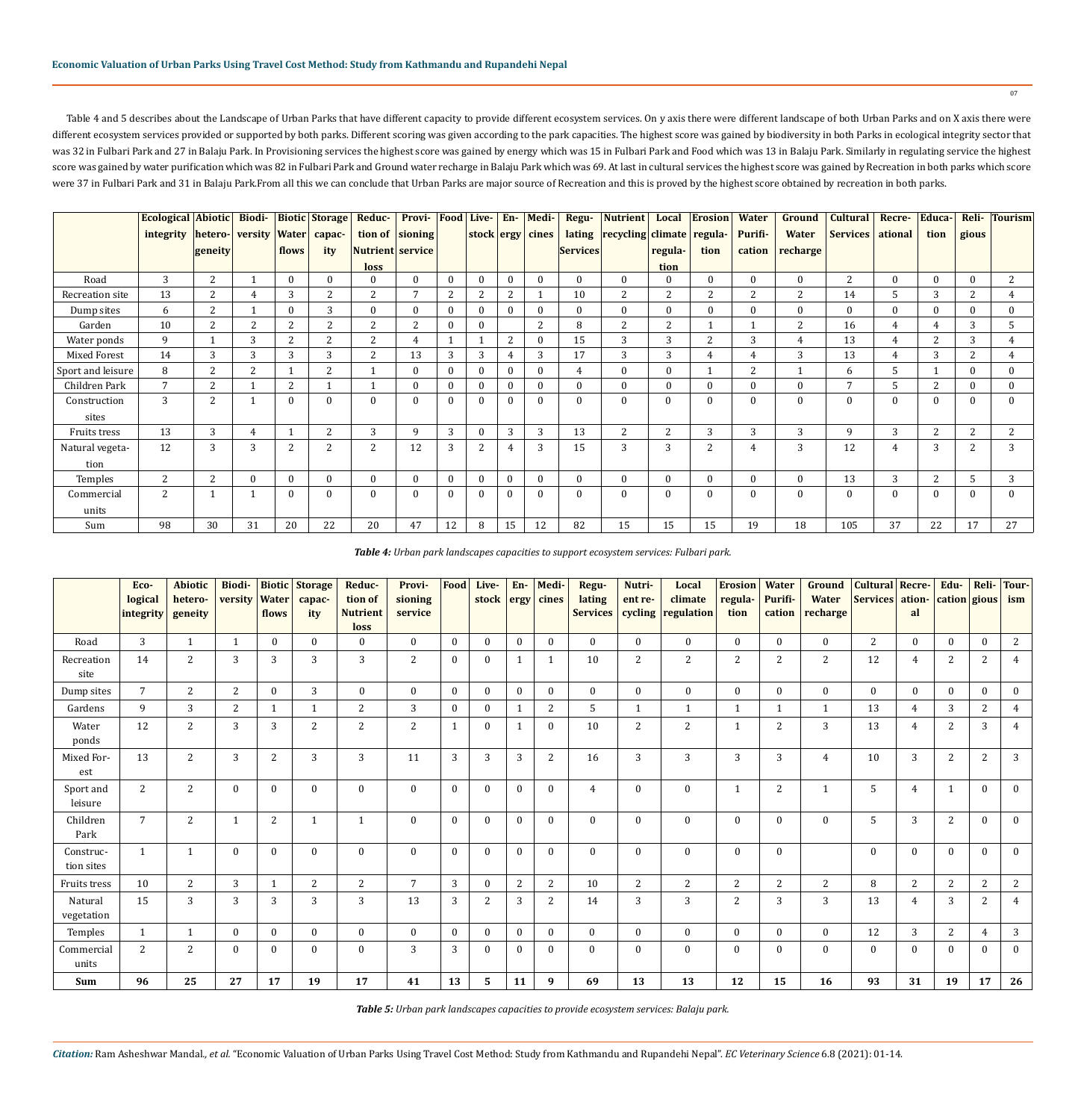Table 6 provides information's about different ecosystem services present in both Parks. By this table we can conclude that both urban parks have different types of ecosystem services but the number or amount may not be same in both Parks. Urban Parks are source or place for recreation no doubt but beside this they can play great role in balancing the different types of ecosystem somehow. Upper side of the both Parks there had dense forest which consists of different types of tree species by which different types of ecosystem services such as provisioning services, regulating services, supporting services and cultural services are supported by both Fulbari and Balaju Park.

| <b>Ecosystem Services</b>  | <b>Services</b>           | <b>Fulbari</b> | <b>Balaju</b> |
|----------------------------|---------------------------|----------------|---------------|
|                            |                           | Presence       | Presence      |
|                            | Food                      |                |               |
| Provisioning services      | Fiber                     |                |               |
|                            | Fresh water               |                |               |
|                            | Ornaments                 |                |               |
|                            | <b>Genetic Resources</b>  |                |               |
|                            | Raw materials             |                |               |
| Regulating                 | Climate regulation        |                |               |
|                            | Flood prevention          |                |               |
| Services                   | Pollination               |                |               |
|                            | Water purification        |                |               |
| Cultural                   | Recreational              |                |               |
|                            | Education                 |                |               |
| Services                   | Religious temple          |                |               |
|                            | Aesthetic                 |                |               |
|                            | Sense of place            |                |               |
|                            | Tourism                   |                |               |
| <b>Supporting Services</b> | Nutrient Cycling          |                |               |
|                            | Habitat                   |                |               |
|                            | Soil formation            |                |               |
|                            | <b>Primary Production</b> |                |               |

*Table 6: Listing out different ecosystem services provided by each parks.*

#### **Income and employment of Fulbari and Balaju park**

#### **Trend of income and expenditure of Fulbari and Balaju park within 5 years**

Figure 2 provides information about Income and Expenditure (in Dollar) of both Parks i.e. Fulbari Park and Balaju Park from year 2015A.D to 2019 A.D. Sources of income for both park were entry fees, donation from different organizations, Picnic spot fees, Marriage fees, canteen Fees etc. while expenditure were in different topic such as salary of staff, maintenance of park, electricity, telephone bills, etc. From the data and figure 2 we can conclude that both the income as well as expenditure was increasing every year. We can see wider gap between the income and expenditure in the recent year in both parks because the annual program of both parks were not completed. According to head of Balaju Park the income level had been decreased after the earthquake in 2015 because swimming pool was good

*Citation:* Ram Asheshwar Mandal*., et al.* "Economic Valuation of Urban Parks Using Travel Cost Method: Study from Kathmandu and Rupandehi Nepal". *EC Veterinary Science* 6.8 (2021): 01-14.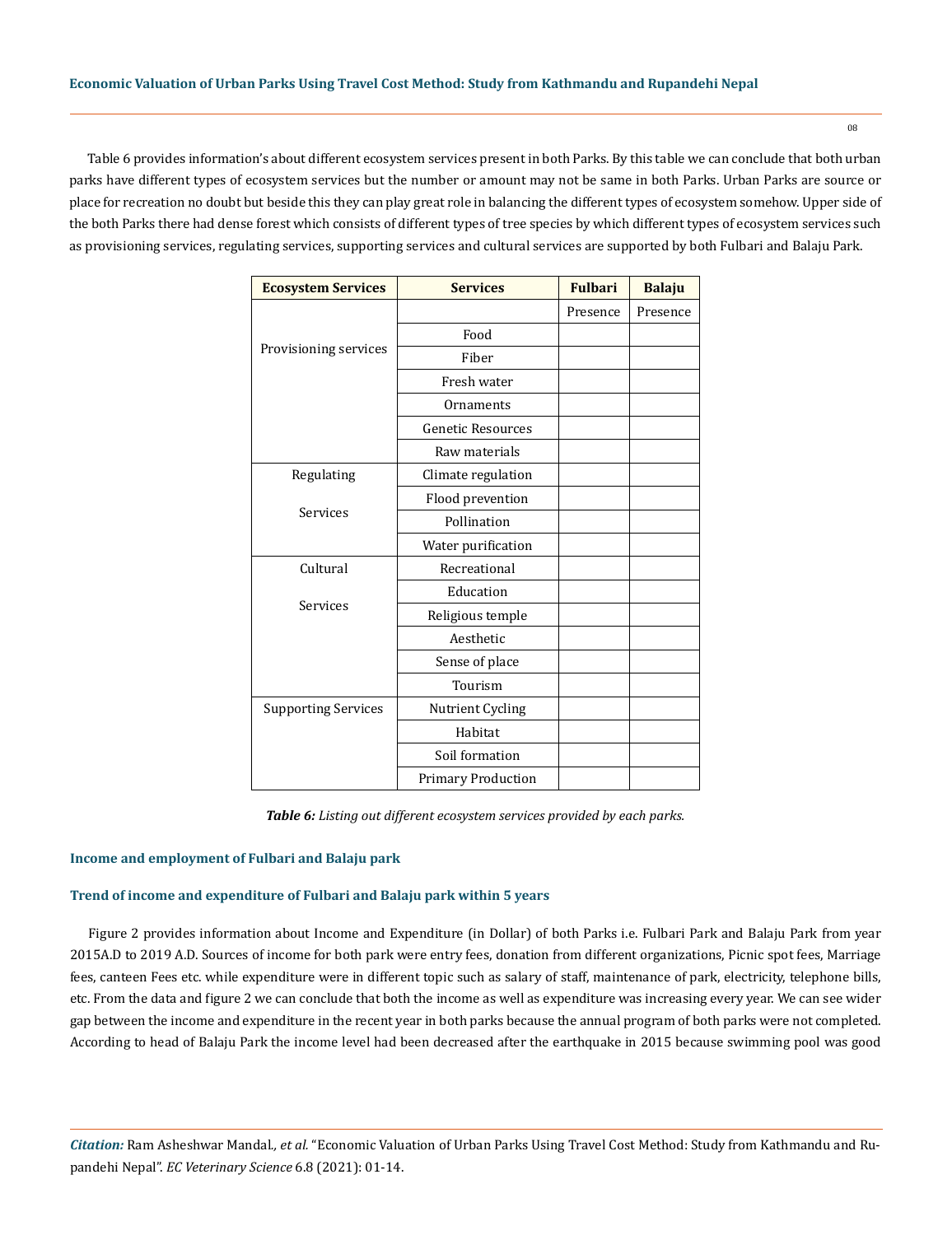source of income but now no swimming pool in used due to great damage after earthquake but nothing such damage was seen in case of Fulbari Park. The average benefit and benefit cost ratio of Fulbari and Balaju were \$40517.02, \$55715.64, 1.43 and 1.75 respectively. At last it is clear that the benefit of Balaju Park was higher in comparison to Fulbari Park.



*Figure 2: Trend of income and expenditure of Fulbari park and Balaju park of 5 years.*

# **Average benefits of five years (Fulbari park):**

Average (Benefit) = Average Revenue - Average Expenses

= 133492.78 - 92975.76

=\$40517.02

Benefit Cost Ratio = Net Benefits/ Net Cost

=133492.78 / 92975.76

= 1.43

**Average benefits of five years (Balaju park):**

Average (Benefit) = Average Revenue - Average Expenses

=129653.26 - 73937.62

= 55715.64

Benefit Cost Ratio = Net Benefits/Net Cost

= 129653.26/73937.62

= 1.75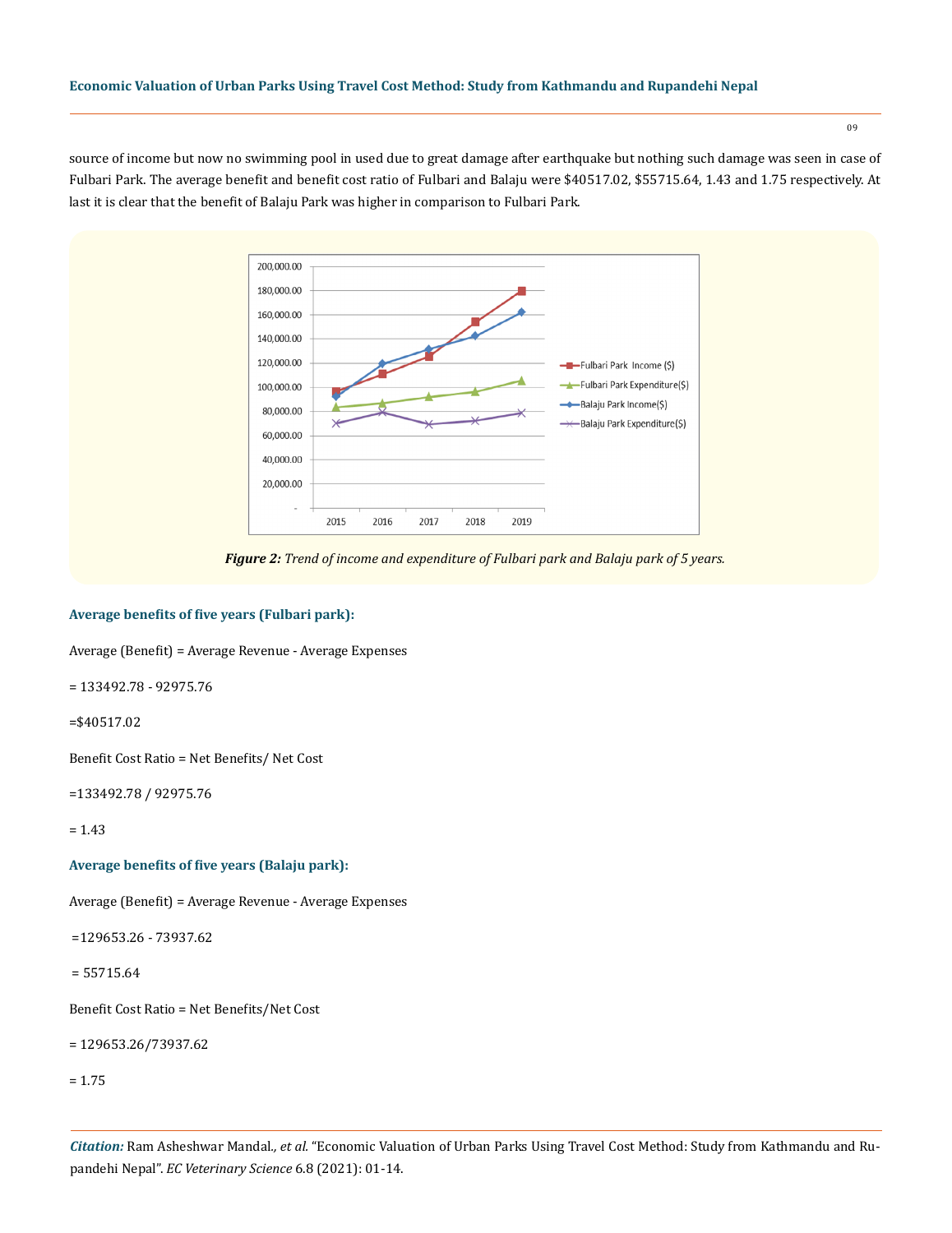**Numbers of visitor in the year 2018 A.D:** Figure 3 in Fulbari Parks explains the total numbers of visitors in the year 2018. When comparing two Parks the numbers of visitors were high in Balaju Parks because Balaju Parks lies in the Kathmandu district and the numbers of people here are large in compare to Butwal and people living in Kathmandu feel Balaju Parks as natural beauty where they can take out there stress of their busy life.



*Figure 3: Numbers of visitors in Fulbari and Balaju parks in the year 2018 A.D.*

# **Income levels of different shopkeeper present within both parks**

From both table 7 and 8 we can understand that both Fulbari Park and Balaju Park have great contribution in income generating to different peoples. Different types of shops, Large, Medium and small was seen nearby the both parks area. In case of Fulbari park, large shops were not found but Medium and small size of shops selling different types of goods such as Food, cloth, gifts, ornaments etc. was seen where in medium size shop the income ranges from 5 to 8 thousands per day and little more 10 to 12 thousands during holidays due to large number of people visit to park. In small size shop the income after selling goods ranges from 4 to 6 thousand per day and 8 to 10 thousands during holidays. In case of Balaju Park, large shops income ranges from 10 to 12 thousand per day and 15 to 20 thousand during holiday, medium size shops income ranges from 5 to 6 thousand per day and 10 to 12 thousand during holidays, small size shops incomes ranges from 3 to 5 thousands per day and 8 to 9 thousands during holiday. From all such information we can conclude that different people were able to make their living with the help of such urban parks which plays very important role in sustainable livelihood.

| <b>Types of Shops</b> | No of shops | <b>Types of goods</b>       | Income per day (Approx.)                |
|-----------------------|-------------|-----------------------------|-----------------------------------------|
| Large                 |             |                             | ۰                                       |
| Medium                | Around 11   | Cloth, Fruits, Restaurant   | 5 to 8 thousand per day and 10 to 12    |
|                       |             |                             | thousand during holidays                |
| Small                 | Around 27   | Gift shop, fruit cart, Food | 4 to 6 thousand per days, 8 to 10 thou- |
|                       |             | cart, ornaments             | sand during holidays.                   |

*Table 7: Checklist for shopkeeper: (Fulbari park).*

*Citation:* Ram Asheshwar Mandal*., et al.* "Economic Valuation of Urban Parks Using Travel Cost Method: Study from Kathmandu and Rupandehi Nepal". *EC Veterinary Science* 6.8 (2021): 01-14.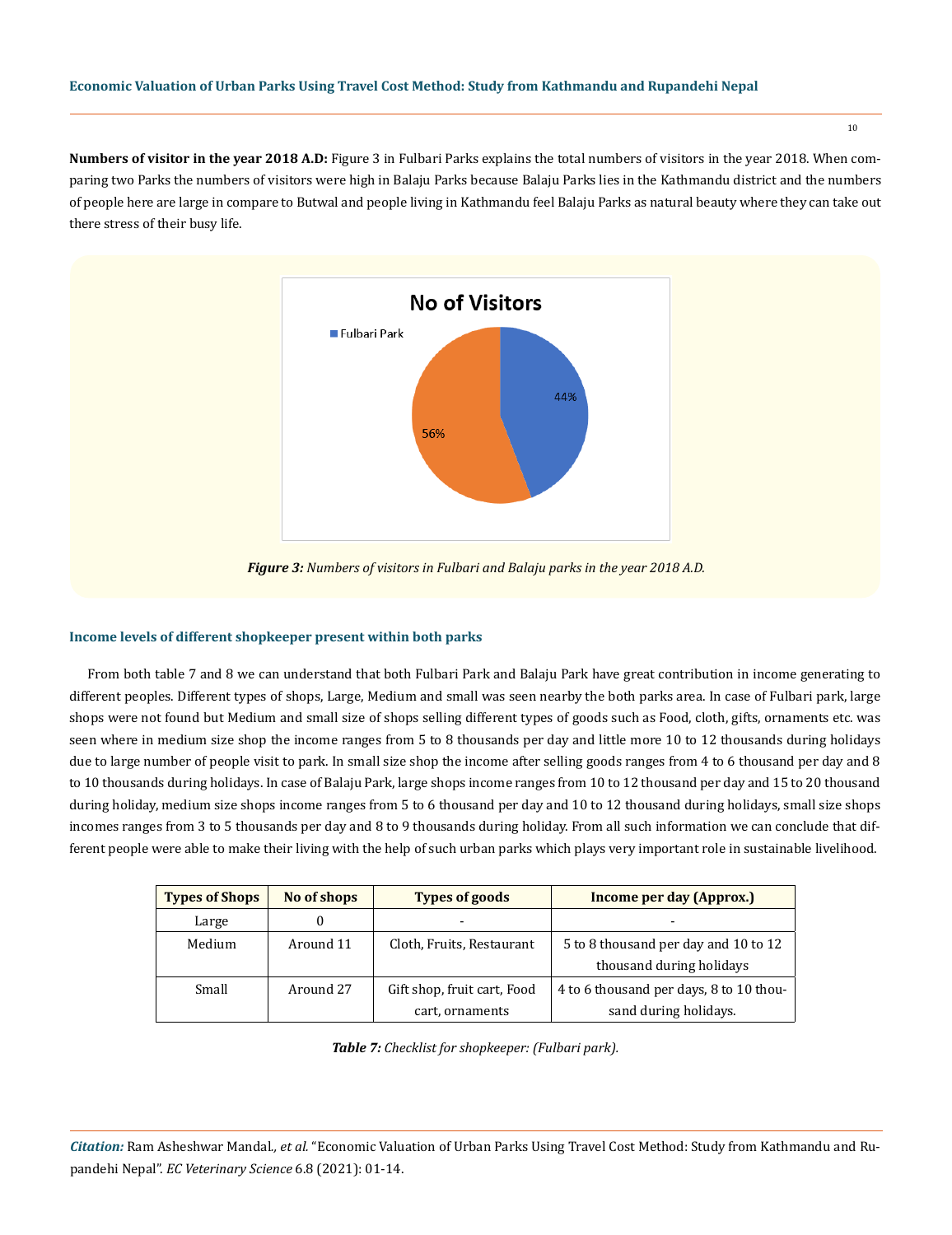| <b>Types of Shops</b> | No of shops | <b>Types of goods</b> | Income per day (Approx.)               |
|-----------------------|-------------|-----------------------|----------------------------------------|
| Large                 | Around 5    | Cloths, Restaurants   | 10 to 12 thousands per day, 15 to 20   |
|                       |             |                       | thousands during holidays              |
| Medium                | Around 7    | Cloth, Fruits, Res-   | 5 to 6 thousand per day and 10 to 12   |
|                       |             | taurant               | thousand during holidays               |
| Small                 | Around 4    | Fruit cart, Food      | 3 to 5 thousand per days, 8 to 9 thou- |
|                       |             | cart                  | sand during holidays.                  |

*Table 8: Checklist for shopkeeper (Balaju park).*

#### **Employment trend in Fulbari and Balaju park**

From figure it is clear that large numbers of people were employed in both Parks. In each and every year the numbers were sometime increasing while sometime decreasing but different people were able to sustain their livelihood from Parks so we can say that urban Parks are not only the source of recreation but also a good platform to earn living to different peoples. In fulbari Park the number of employment in year 2017 the numbers were decreasing but other than that number were increasing. In case of Balaju Park, the number of were decreasing every year and according to the head of the park the environment ministry is responsible and it decide how many people are necessary according to the need for Park management. And we can see the trend of employment in figure 4.



*Figure 4: Trend of employment in Fulbari and Balaju park of five years.*

#### **Discussion**

A study of urban park has several useful applications to generate the income and provide recreation [24,25]. Different variables were analyzed such as Travel cost, Income of Visitors, Education; Household size etc. which can bring effect on numbers of visits [26,27]. This research aims to compare two parks economic valuation of recreation using Travel Cost Methods [28]. Beside this, income and employment trend of five years. According to the result of this study, in Fulbari Park the Travel cost, Monthly income and Household size are statically significant whereas in Balaju Park, Travel cost, Monthly income, Household size and Education are statically significant.

*Citation:* Ram Asheshwar Mandal*., et al.* "Economic Valuation of Urban Parks Using Travel Cost Method: Study from Kathmandu and Rupandehi Nepal". *EC Veterinary Science* 6.8 (2021): 01-14.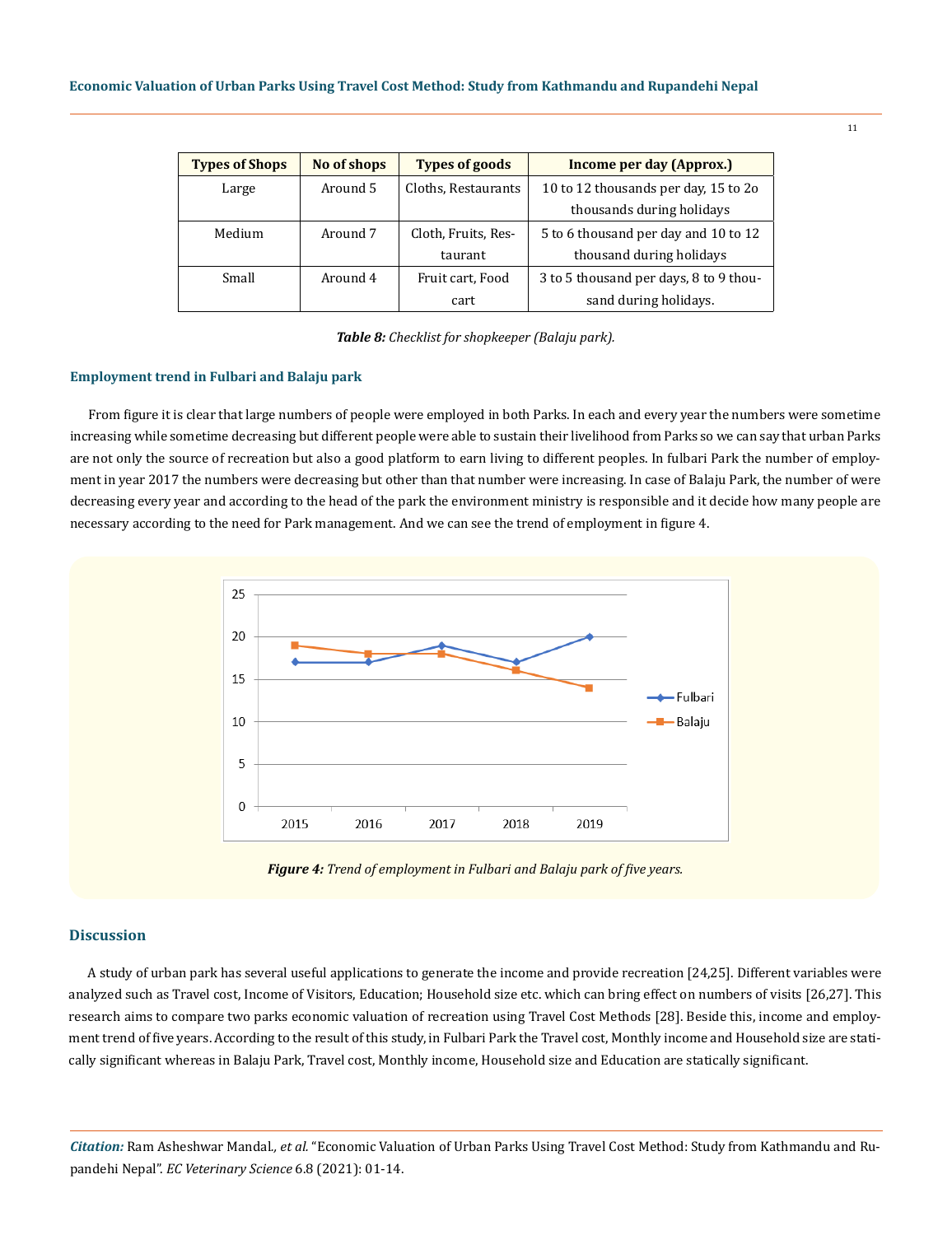Most used variables such as travel costs, income, travel time, age, replacement locations, distance traveled and country of origins etc [29]. To measure the economic value of three different parks in Saga City, Japan, [28] used the TCM. They decided to determine how the Saga Castle Park, Kono Park and Shrin Park regard the visitors. The research used the cost of travel, distance, income and age as its important variables. The results showed that travel expenses, income, and age were related positively on all three sites and in this study also shows that in both Parks travel cost, Age, and income were also related positively. The average consumer surplus in Fulbari Park and Balaju Park wereUS\$1.04 and US\$ 0.81 respectively and the estimated consumer surplus for Castle Park was US\$11, 35; Kono Park was \$230,972 and \$242,107 for Shinrin Park which is very high in comparison to Fulbari and Balaju Park because it is due to low entry fee as well as all the respondent were domestic and no any accommodation were needed.

The study was conducted in Greece about the travel cost in Greece aiming that to put a monetary value on an abandoned quarry site in Athens, Greece. Variables adopted were the cost of travel, employment, place of replacement, occupation and age [30]. They found that travel costs, employment, replacement locations, and occupation are linked negatively to the number of visitor rates. They found their consumer surplus as to be between US \$ 194.1 and 1423.4, which is more in comparison to Fulbari and Balaju Park.

The average benefit and benefit cost ratio of Fulbari and Balaju were US\$ 133492.96, US\$ 129653.26,1.43 and 1.75 respectively. In Werribben park annual income from tourism is US \$25 million with US \$ 2 million of costs of the park [13]. This shows that the annual benefit of Werriben park was high it may be due to high fees on different sources of income such as entry fee, picnic fee, children park fee etc.

#### **Conclusion and Recommendation**

This study revealed that the economic value of both urban parks (Fulbari Park and Balaju Baisdhara Parks) were large in term of providing natural beauty or recreation to big numbers of people and in term of income and employment too. Urban parks plays very important and significant role. This study was based on the travel cost techniques and consumer surplus techniques where it was assumed that frequency of visit to urban parks depends on different variables such as travel cost to reach the parks, monthly income of the visitors, education level, household size etc. and from the result it was believed that this all variable had great contribution in both Parks in making visit to urban parks such as when travel cost increases then the frequency of visit to parks are low and vice versa. Different people had different purpose to visit to Parks such as some for recreational purpose, some for picnic, some for any events or activities, some for religious reason etc. Urban parks also support different types of ecosystem services and from the matrix method done with discussion with Head of the officers it was found that highest score was obtained by cultural services in Fulbari Park similarly in Balaju Park highest score was obtained by the ecological integrity. Both parks have different level of incomes from different source like, entry fee, picnic fee, donation, Punishment, etc but the amounts were different in both parks. The average income of Fulbari Park of five years was relatively higher than Balaju Park but the benefit cost ratio of Balaju Park was higher than Fulbari Park. The total numbers of visitors in 2018 was higher in Balaju Park than in Fulbari Park. The number of employment provided by both park were different, in Fulbari Parks total number of staff were increasing while in case of Balaju Park the number of employment were decreasing slowly. By this we can conclude that urban parks are not only source of recreation or beauty but it is the source of sustainable livelihood.

#### **Bibliography**

- 1. [Ellis D and Schwartz R. "The Roles of an Urban Parks System". In Proceeding of IFLA AR-URBIO Conference \(2016\).](https://worldurbanparks.org/images/Documents/The-Roles-of-an-Urban-Parks-System.pdf)
- 2. Liu WY., *et al*[. "Assessing the Recreational Value of a National Forest Park from Ecotourists' Perspective in Taiwan".](https://ideas.repec.org/a/gam/jsusta/v11y2019i15p4084-d252560.html) *Sustainability* [11.15 \(2019\): 4084.](https://ideas.repec.org/a/gam/jsusta/v11y2019i15p4084-d252560.html)

*Citation:* Ram Asheshwar Mandal*., et al.* "Economic Valuation of Urban Parks Using Travel Cost Method: Study from Kathmandu and Rupandehi Nepal". *EC Veterinary Science* 6.8 (2021): 01-14.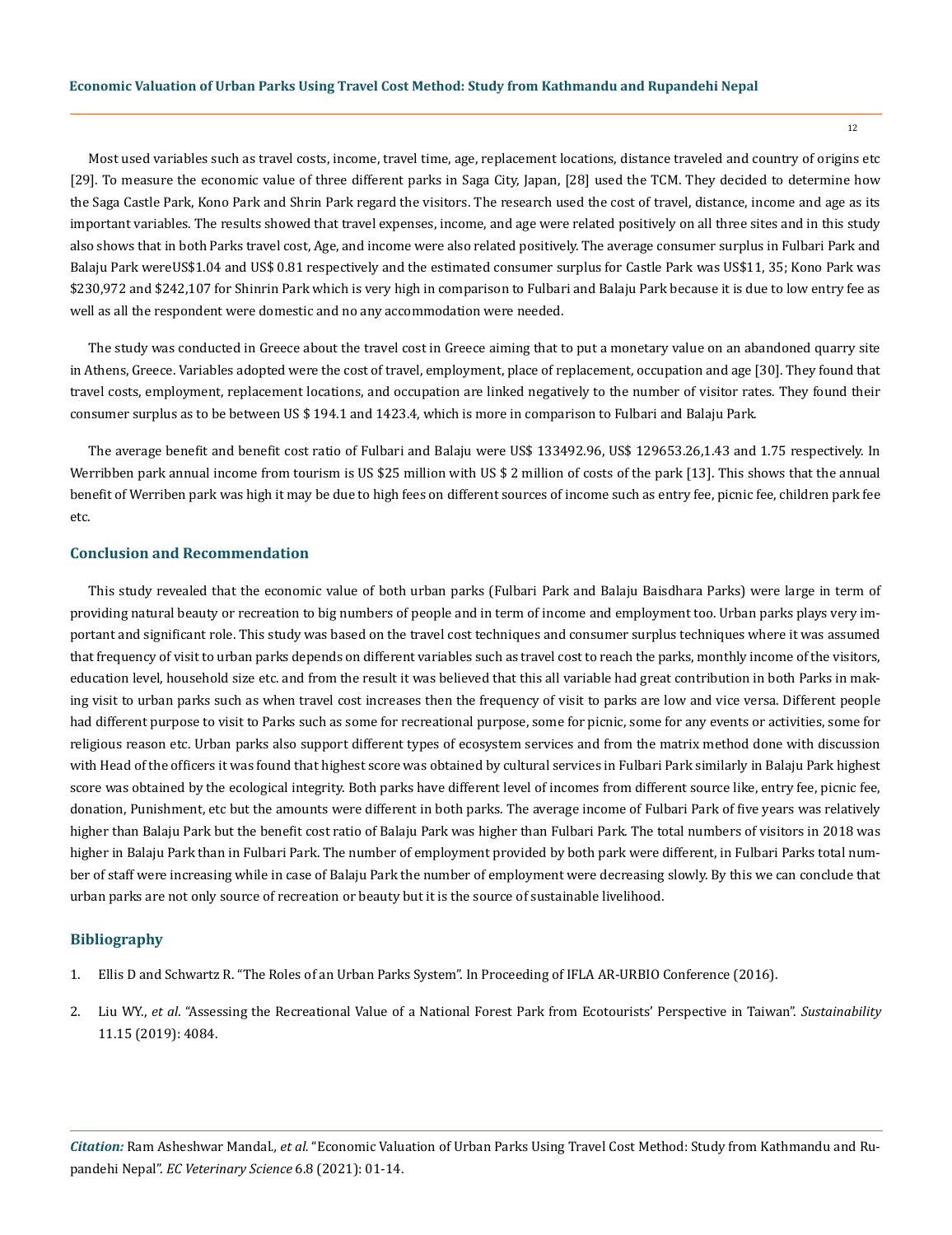- 3. Rabare RS., *et al*[. "The role of urban parks and socio-economic development: Case study of Kisumu Kenya".](https://www.researchgate.net/publication/46567794_THE_ROLE_OF_URBAN_PARKS_AND_SOCIO-ECONOMIC_DEVELOPMENT_CASE_STUDY_OF_KISUMU_KENYA) *Theoretical and Empirical [Researchs in Urban Management](https://www.researchgate.net/publication/46567794_THE_ROLE_OF_URBAN_PARKS_AND_SOCIO-ECONOMIC_DEVELOPMENT_CASE_STUDY_OF_KISUMU_KENYA)* 43.12 (2009): 22-36.
- 4. [Lockwood ACM. "Landcare and catchment management in Australia: lessons for state-sponsored community participation".](https://www.tandfonline.com/doi/abs/10.1080/089419200279243) *Society [and Natural Resources](https://www.tandfonline.com/doi/abs/10.1080/089419200279243)* 13.1 (2000): 61-73.
- 5. [Woolley H. "Urban open spaces". Taylor and Francis. Spon Press London and New York \(2003\).](https://www.taylorfrancis.com/books/mono/10.4324/9780203402146/urban-open-spaces-helen-woolley)
- 6. Chen CM., *et al*[. "The destination competitiveness of Kinmen's tourism industry: exploring the interrelationships between tourist](https://www.tandfonline.com/doi/abs/10.1080/09669582.2010.517315) [perceptions, service performance, customer satisfaction and sustainable tourism".](https://www.tandfonline.com/doi/abs/10.1080/09669582.2010.517315) *Journal of Sustainable Tourism* 19.2 (2011): 247- [264.](https://www.tandfonline.com/doi/abs/10.1080/09669582.2010.517315)
- 7. Konijnendijk CC., *et al*[. "Defining urban forestry–A comparative perspective of North America and Europe".](https://www.researchgate.net/publication/222515603_Defining_urban_forestry-A_comparative_perspective_of_North_America_and_Europe) *Urban Forestry and Urban Greening* [4.3-4 \(2006\): 93-103.](https://www.researchgate.net/publication/222515603_Defining_urban_forestry-A_comparative_perspective_of_North_America_and_Europe)
- 8. Finlayson M., *et al*[. "Millennium Ecosystem Assessment: Ecosystems and human well-being: wetlands and water synthesis \(2005\).](https://www.millenniumassessment.org/documents/document.358.aspx.pdf)
- 9. Das S. "Travel cost method for environmental valuation". *[Center of Excellence in Environmental Economics, Madras School of Econom](https://www.researchgate.net/publication/261635281_TRAVEL_COST_METHOD_FOR_ENVIRONMENTAL_VALUATION_DISSEMINATION_PAPER_-23_FEBRUARY_2013_MADRAS_SCHOOL_OF_ECONOMICS)[ics, Dissemination Paper](https://www.researchgate.net/publication/261635281_TRAVEL_COST_METHOD_FOR_ENVIRONMENTAL_VALUATION_DISSEMINATION_PAPER_-23_FEBRUARY_2013_MADRAS_SCHOOL_OF_ECONOMICS)* (2013): 23.
- 10. Gillespie R., *et al*[. "Adapting the travel cost method to estimate changes in recreation benefits in the Hawkesbury–Nepean River".](https://www.tandfonline.com/doi/abs/10.1080/14486563.2017.1354236) *[Australasian Journal of Environmental Management](https://www.tandfonline.com/doi/abs/10.1080/14486563.2017.1354236)* 24.4 (2017): 375-391.
- 11. Zawacki WT., *et al*[. "A travel cost analysis of no consumptive wildlife-associated recreation in the United States".](https://www.srs.fs.usda.gov/recreation/travelcost.pdf) *Forest Science* 46.4 [\(2000\): 496-506.](https://www.srs.fs.usda.gov/recreation/travelcost.pdf)
- 12. [Chee YE. "An ecological perspective on the valuation of ecosystem services".](https://www.sciencedirect.com/science/article/abs/pii/S0006320704001570) *Biological Conservation* 120.4 (2004): 549-565.
- 13. Krozer Y., *et al*[. "Income generation from tourism in National Parks: European experience".](https://www.researchgate.net/publication/269030479_Income_generation_from_tourism_in_National_Parks_European_experience) *WIT Transactions on Ecology and the [Environment](https://www.researchgate.net/publication/269030479_Income_generation_from_tourism_in_National_Parks_European_experience)* (2007): 102.
- 14. DFO. Annual Progress Report, Division Forest Office, Rupandehi Nepal (2019).
- 15. DFO. Progress report of Annual Activities of Kathmandu Forest. Division Forest Office, Kathmandu Nepal (2019).
- 16. [White PCL and Lovett JC. "Public preferences and willingness-to-pay for nature conservation in the North York Moors National Park,](https://www.sciencedirect.com/science/article/pii/S030147979890250X) UK". *[Journal of Environmental Management](https://www.sciencedirect.com/science/article/pii/S030147979890250X)* 55.1 (1999): 1-13.
- 17. [Nde TP. "Non-market valuation of beach recreation using the Travel Cost Method \(TCM\) in the context of the developing world: An](https://stud.epsilon.slu.se/3582/1/Master%20Thesis-TIMAH.pdf) [application to visitors of the Ngoé Beach in Kribi, Cameroon. Second cycle, A2E. Uppsala: SLU, Dept. of Economics \(2011\).](https://stud.epsilon.slu.se/3582/1/Master%20Thesis-TIMAH.pdf)
- 18. [Thapa AK. "Recreational Demand for Fewa Lake: An Application of Travel Cost Method".](https://www.nepjol.info/index.php/EL/article/view/14867) *Economic Literature* 11.1 (2013): 54-59.
- 19. Kothari CR. "Research methodology: Methods and techniques". *New Age International*.
- 20. Stevens TH., *et al*[. "Declining national park visitation: An economic analysis".](https://www.fs.fed.us/nrs/pubs/jrnl/2014/nrs_2014_stevens_001.pdf) *Journal of Leisure Research* 46.2 (2014): 153-164.
- 21. Freeman III., *et al*[. "The measurement of environmental and resource values: theory and methods".](http://econdse.org/wp-content/uploads/2016/07/Freeman-Herriges-Kling-2014.pdf) *Routledge* (2014).

*Citation:* Ram Asheshwar Mandal*., et al.* "Economic Valuation of Urban Parks Using Travel Cost Method: Study from Kathmandu and Rupandehi Nepal". *EC Veterinary Science* 6.8 (2021): 01-14.